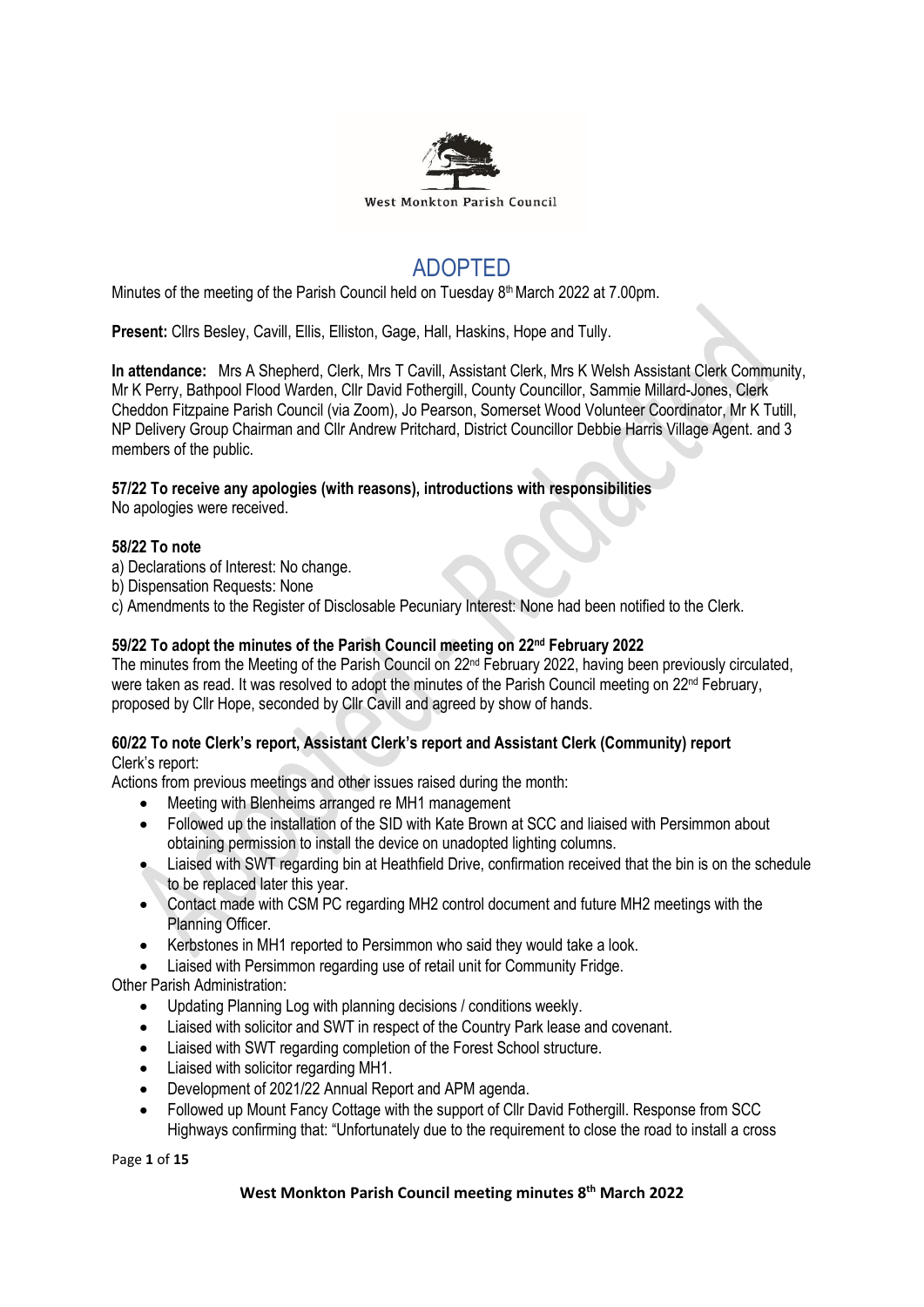drain, our contractors have returned the works request as they won't have enough time to order up the road closure permit which takes around 3 months. As this will take them into the next financial year the works package has been returned to us, but we will re-submit it as soon as the new budget codes are released for next financial year."

- Highways meeting on 15th February 2022.
- MH2 meeting with Planning Officer on 17th February 2022. Monthly meetings arranged with Planning Officer going forward.
- Reviewed SWT report in respect of the CGR, considered by Full Council on 3rd March.
- Overgrown hedge at Milton Hill reported to SCC Highways requesting that the property owner is requested to cut the hedge.
- Fly tipping at Mead Way removed.

### BACH:

- Air conditioning installation in Activity Hall installed date to be confirmed.
- Inventory for BACH developed and added to website
- Draft 2022/23 budget developed.
- Next Committee Meeting to take place on Monday 14th March at 7pm when quotes for carpet cleaning and window cleaning will be considered.

Meetings last month:

1st – 2nd February – Annual Leave – Community Governance Study Days

3rd February – MH1 Tree Zoning Meeting

3rd February – LGR Advisory Board Meeting

4th February – LGR Joint Committee

8th February – Parish Council Meeting (Business)

15th February – SCC Highways Meeting

15th February – A358 Dualling Community Forum Event

17th February – Town and Parish Council Conference re LGR

22nd February – Parish Council Meeting (Community / Project)

24th – 25th February – Annual Leave

28th February – Meeting re CGR / Country Park Working Group meeting

### Meetings this month:

1st March – Agenda run through meeting

2nd March – LGR Clerks Forum

2nd March – Bird Watching Competition Prize Giving

3rd March – SWT Special Full Council Meeting re CGR

4th March – Annual Leave

8th March – Meeting with Blenheims

8th March – Parish Council Meeting

11th March – Annual Leave

14th March – BACH Committee Meeting

15th March – Agenda run through meeting

16th March – LGR Clerks Forum

16th March – Preparing for Elections SALC Training

17-18th March – Annual Leave

22nd March – Parish Council Meeting

23rd March – Climate Change Programme Planning Meeting

29th March – Annual Parish Meeting

Assistant Clerk's Report:

- Actioned decisions made by Council and attended virtual and actual meetings including LGR conference 17th Feb. Attend CF PC meetings.
- Distribution of newsletters and other information from other agencies.
- Parish administration

Page **2** of **15**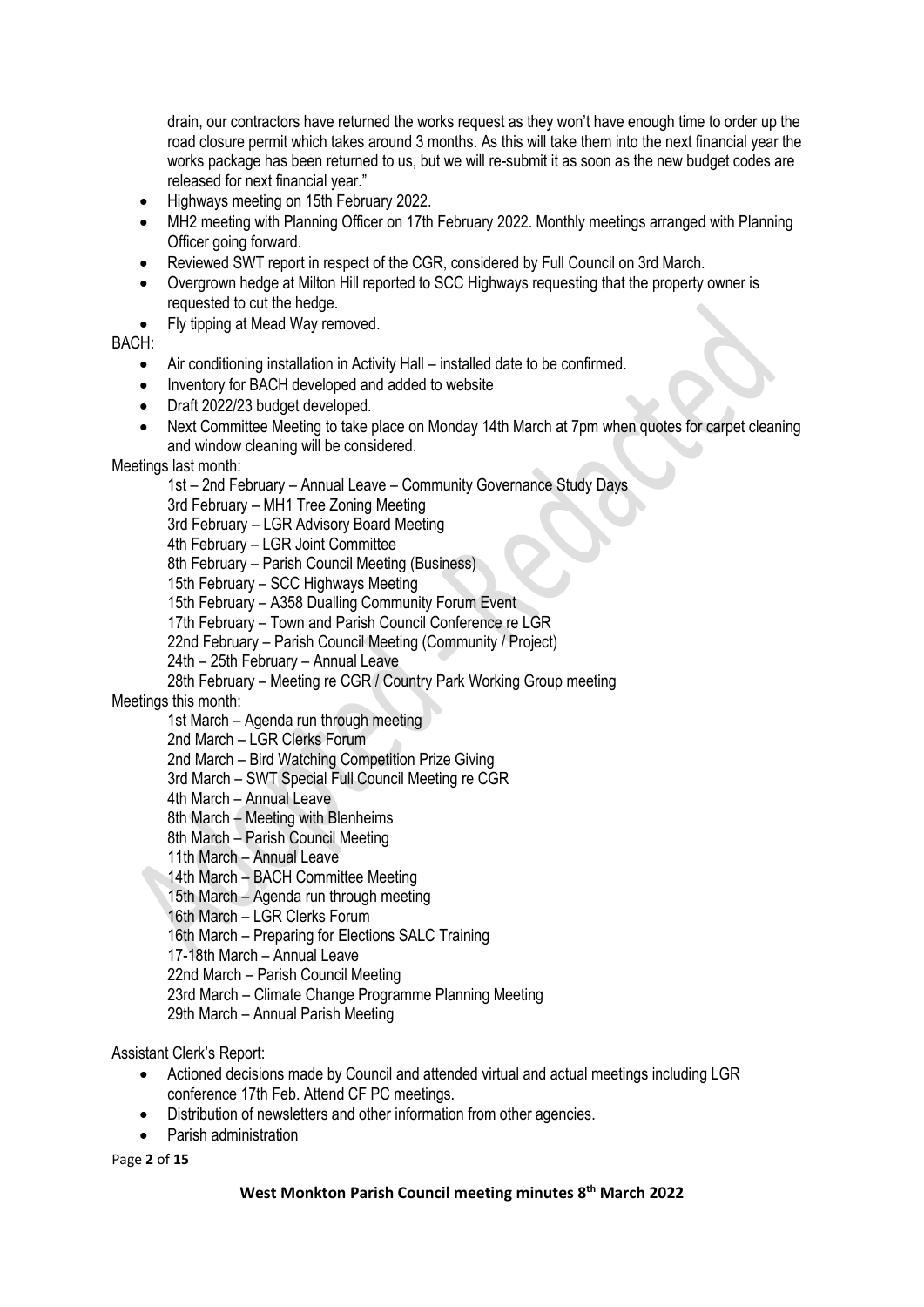- $\circ$  Meeting at Triangle West Monkton to consult residents for wilding plans. Planting plan expected.
- $\circ$  Chase damage to new footpath gate with SCC- landowner responsibility
- o Chase dog fouling problem at Brittons Ash, dog warden will inspect
- $\circ$  Continue regular reporting of potholes, drainage issues hedges to SWT and to SCC Overflowing pipe at bottom of Redhill reported again.
- o Resolve issue of light not working in Orchard Place
- Neighbourhood Plan: First communication expected from Independent Examiner.
- Planning
	- $\circ$  Applications forwarded and PowerPoint presentations prepared. Check applications for compliance with NP. Request extensions to consultation period when required.
- Climate change and ecological emergency
	- o On-going with B Turner. Meeting to agree schedule until June arranged.
- CIL projects:
	- $\circ$  Safer route to school at CP, ongoing (top finish delayed until after Wildlife pond complete).
	- o Security at Cricket Ground liaising with Cricket Club members
	- o Triangle at West Monkton see above
	- $\circ$  Lighting at Village Hall replace with LEDs
- **Finance** 
	- o Arrangements for final submission to HMRC before year end.
	- o K Perry Internal Auditor.
	- $\circ$  Registration onto training programmes
	- o Monthly bank reconciliation of accounts (7 accounts)
	- o Ongoing check on budget and CIL spending
	- o Allocation of funds to appropriate accounts (CCLA will allow more than £85k)
	- $\circ$  Start preparation of end of year accounts

Assistant Clerk (Community) Report:

- Community Survey complete ready to be printed following online meeting with Cllr Elliston
- Sourcing printers attempted to source from local companies but no replies so have quotes from 2 reputable companies which have been passed to the Assistant Clerk.
- Jubilee Report of ideas taken to meeting and draft proposal written for agreement by both parishes. Draft poster developed and ideas for a programme of events is being put together.
- Community Transport emails been sent to neighbouring parishes and had one reply from Staplegrove who will be taking it to their Parish Meeting in March.
- Litter picking Organisation of volunteers, equipment and advertising the event
- Monkton Matters Posting of any relevant news on the site as well as monitoring the Facebook page to ensure relevant news articles are shared.
- Responding to emails to the editor of Monkton Matters
- Green Triangle Met with parishioners to discuss ideas for the triangle and this is now in progress.
- Updated noticeboards with up to date posters and information
- Sourcing speakers for APM
- Attended meetings for the council; Agenda run through meetings and PC meetings
- Completed Introduction to Clerking course
- Registered for CILCA course
- Attended Carbon Literacy Course

### **61/22 Local Government Re-Organisation - update**

Cllr Cavill provided an update on the CGR to form Taunton Town Council. The preferred option for the second round of consultation was presented and discussed at the SWT Full Council meeting on 3rd March. Cllr Cavill provided a summary of the map showing the extent of the preferred option of the Taunton Town Council boundary. The option which will progress to the second round of consultation after the May elections only

Page **3** of **15**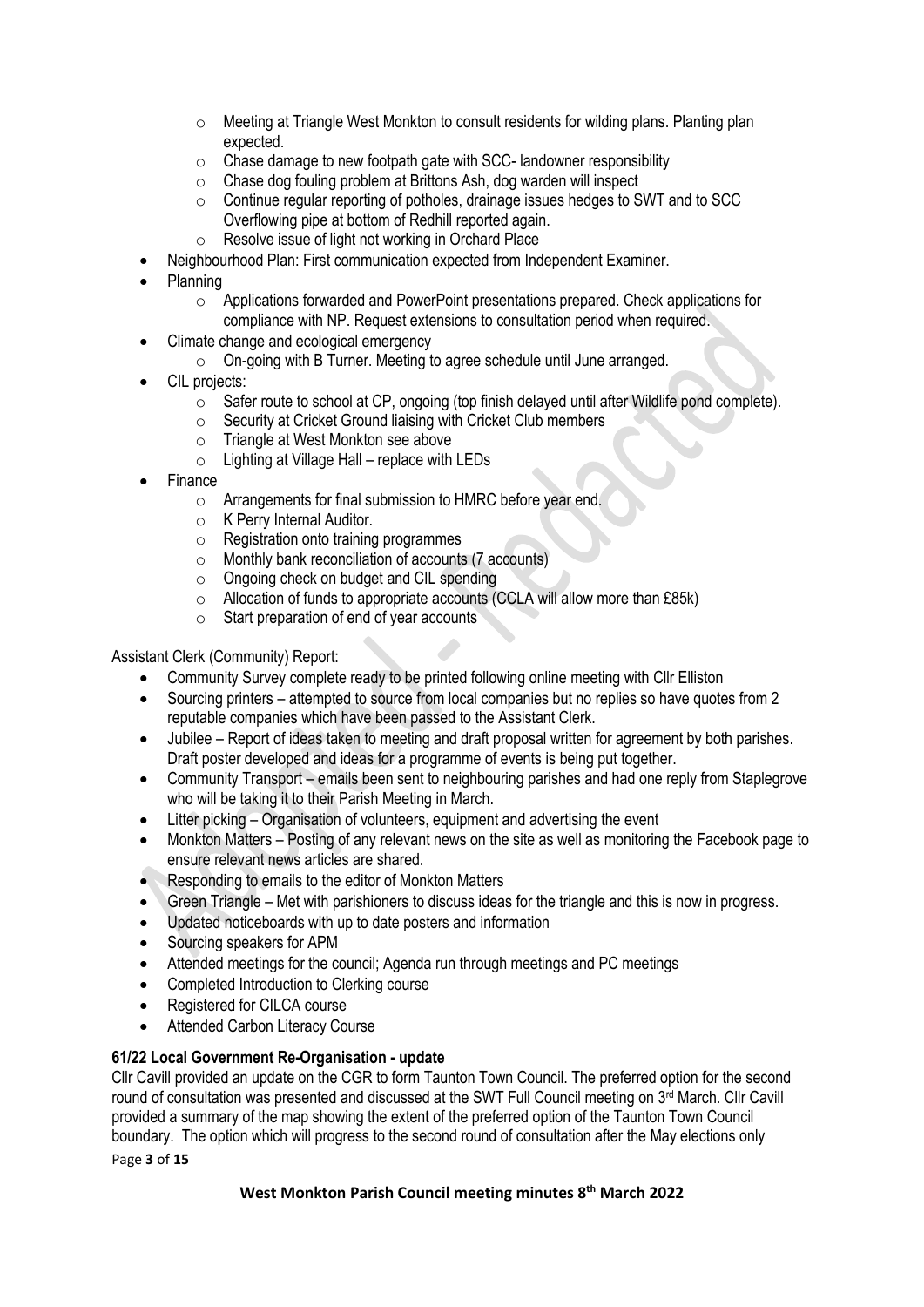changes the West Monkton Parish boundary by incorporating Hankridge by amending the boundary line to the south of the Parish to the line of the railway. The preferred option does impact on Cheddon Fitzpaine PC substantially by removing new development that has taken / is due to take place in the Parish. This will reduce the electorate in the parish to around 300. Cheddon Fitzpaine PC will make representations during the second round of consultation.

# **62/22 SCC Report from Cllr D Fothergill**

Cllr Fothergill reported on the following:

Coronavirus infection rates: The Government published its Living with Covid-19 report on 21st January 2022. Under the plan

- people with Covid are not legally required to self-isolate
- however, quidance recommends that those who test positive stay at home and avoid contact with others for at least five full days
- self-isolation support payments of £500 for those on low incomes have stopped
- routine contact tracing has ended people in contact with someone with Covid will no longer be advised to self-isolate or take daily tests
- workers are not required to tell their employer if they need to self-isolate
- face coverings are not mandatory but they are still "strongly encouraged"

From 1 April:

- PCR and lateral flow Covid tests will no longer be free for most people
- Covid passports will no longer be recommended, except for international travel
- employers will no longer have to consider Covid as a separate risk when working out how to keep employees safe

Over-75s and people with a weakened immune system are also being offered an extra Covid booster jab this spring, six months after their previous dose.

Somerset Coronavirus Support Helpline: A single phone number continues to be available for anyone in Somerset who needs Coronavirus-related support. 0300 790 6275, is open seven days a week from 8am to 6pm. Local Government Reorganisation: Following the Secretary of State for Levelling Up, Housing and Communities (DLUHC) decision to support the move to a single Unitary Council across Somerset the Structural Changes Order were approved by the House of Commons Committee on 23rd January and will now go before the Lords on or before 14th March. The first elections to the new authority together with Somerset Town and Parish elections will be held on 5th May 2022.

County Council Revenue Budget: Highlights of the 2022/23 Somerset budget include: An extra £18 million investment in Adults Social Care (13% increase), an extra £12 million invested in Children's Services (13% increase), an additional £8.4 million identified to invest in schools and £48 million in capital projects, including roads. Additionally there is a major investment in supporting the commitment to create a zero carbon Somerset by 2030 with £7.8 million allocated to reduce energy use in council buildings and £1 million invested in the electrifying the council fleet and building a charging infrastructure in the county. The County Council's share of Council Tax is proposed to rise by a two per cent with a further one per cent rise under the social care precept. For a home rated Band D for Council Tax this is equivalent to a rise of 78p a week.

iAero: A new £10m aerospace centre in Yeovil dedicated to innovation, collaboration and sustainable aviation has officially opened. The iAero project, led by Somerset County Council, is a hub for collaboration and innovation on new products. It stands next door to world-leading aerospace company Leonardo UK Ltd, a key partner in the project. The centre will be the gateway for the aerospace industry to access small and medium enterprises who are looking to collaborate and innovate on new products.

Opportunity Boost Scheme: A new grant has been launched to help people in Somerset overcome financial barriers when seeking employment and returning to work. The Opportunity Boost Scheme will provide grants worth up to £500 to help with the cost associated progressing into work, such as transport costs, childcare, work clothes, learning resources and training courses. The funding for the scheme has been provided through the Somerset Recovery Fund, and the initiative is being delivered in partnership between Somerset County Council and Citizens Advice Somerset. To qualify, applicants must be aged 16 or over, not be entitled to any other

Page **4** of **15**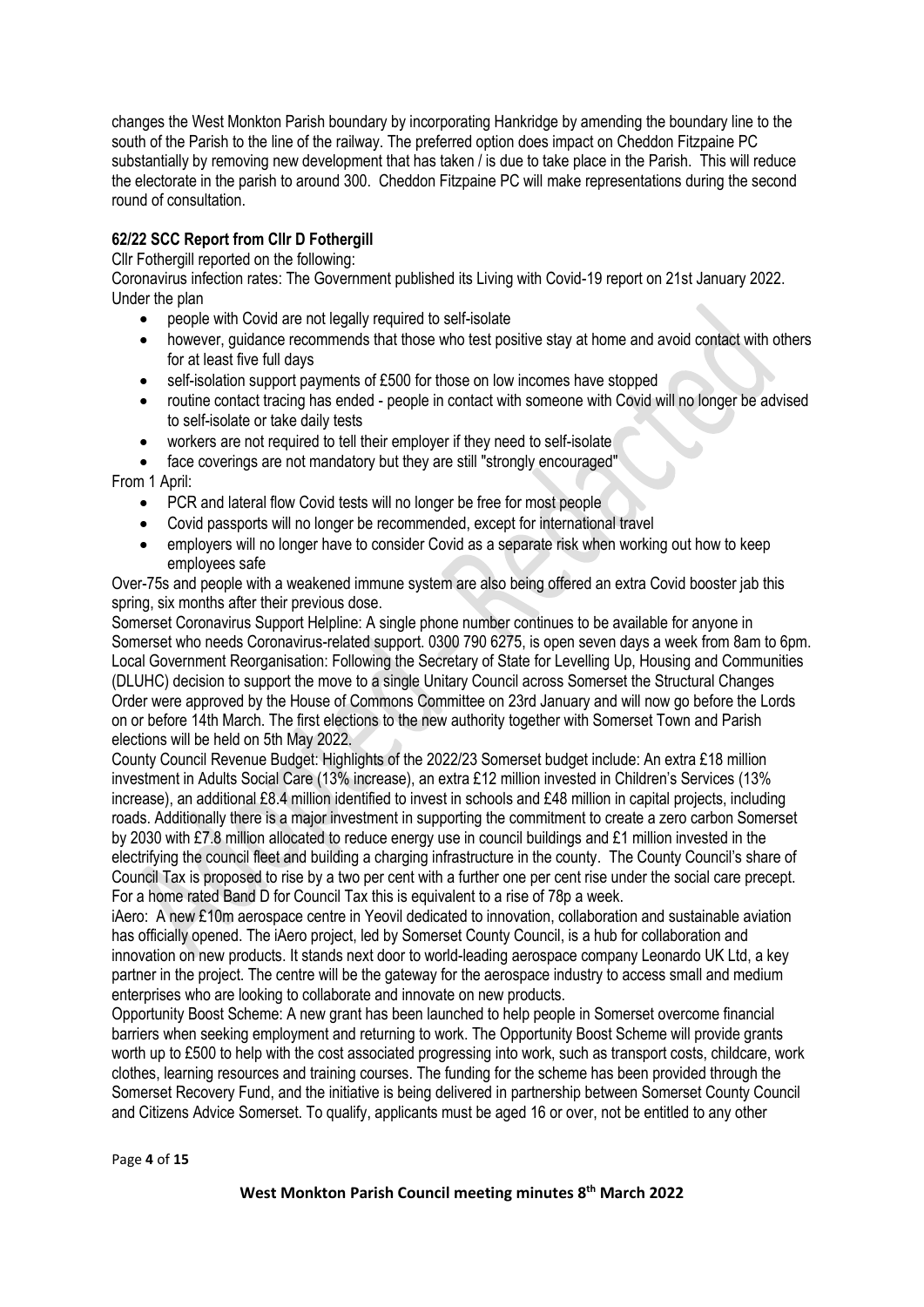financial assistance for job seeking, and had a pre-Covid salary of less than £25,000. For More information visit www.westsomersetadvice.org.uk/?p=1380

Half Term and Easter food support: Somerset County Council is again working with schools to provide food vouchers to families eligible for Free School Meals to combat holiday hunger over the February half-term and Easter holidays. The Council has helped provide food vouchers to those children in need of support during the school holidays since October 2020, providing a much-needed boost to families who have felt the impacts of the coronavirus pandemic. The allocation for February half-term and Easter provides vouchers worth £15 per pupil for the week and includes additional funding so that schools can also allocate vouchers to families who are in need of support but do not qualify for Free School Meals.

Ukraine: In addition to flying the Ukrainian flag and lighting County Hall in Yellow and Blue the County Council are offering extra support to Ukrainian members of staff and residents in Somerset. The Council stands by, ready to support the national humanitarian aid effort to relocate refugees displaced by Russian aggression. Cllr Fothergill was asked the following questions:

Cllr Hope asked if there is a plan for the County Town of Somerset to link with a university to acquire university status?

Cllr Fothergill confirmed that any plan would have to be led by academic institutions and that it was explored approximately 5 years ago. The institutions did not however have an appetite to proceed with the plan due to the cost associated with the accreditation required. Cllr Fothergill did however confirm that there are lots of degree level courses available in Somerset.

# **63/22 SW+T Council reports from Cllrs Cavill, Pritchard and Tully**

Cllr Pritchard reported on the following:

Taunton Innovation District: a Briefing is being developed by SWT

Budget has been approved and includes funding for climate change, flood prevention, street cleaning / cleansing, the regeneration of social housing and to tackle homelessness.

Energy Rebate Scheme – Council Tax bill payers are being encouraged to set up a direct debit to pay their council tax to enable the £150.00 energy rebate payment to be paid into their accounts. Press release to be shared on Monkton Matters.

Museum of the Moon – coming to Taunton at St Mary Magdalene Church from 18th to 31st March.

Employment Fairs taking place on 10<sup>th</sup> March at Castle Green and 24<sup>th</sup> March at Eastwick Road aimed at pushing employment levels up.

Farriers Green Play Park – funding available to replace the see saw, which has been installed.

Future management of parks with the move to Unitary. Cllr Pritchard suggested that the PC give consideration to having parks as assets devolved to them in the future.

Cllr Tully confirmed that he had nothing to add.

Cllr Cavill reported on the following:

Council Tax increase for 2022/23 – SWT as part of its budget setting has approved an increase in Council Tax of approximately £5.00 per year for Band D properties. The budget includes provision to retrofit council housing with a view to meeting the target of being Zero Carbon by 2030.

Papers in relation to business rate relief amendments and a climate change positive planning document have also been considered.

### **64/22 Chairman's Parish Asset Report**

Cllr Haskins provided a summary of photographs taken in the parish of particular issues including:

- Condition of a ROW footpath in MH1
- Some areas of planting requiring management in MH1
- Storm damage to fences in particular in MH1

Cllr Haskins also raised the Airband installation currently taking place in the Parish; new poles are being erected outside houses which have been approved by SCC but the homeowners have not been notified, particularly in Church Hill. The Airband work is also significantly behind schedule and therefore the road closures are not taking place according to plan.

Page **5** of **15**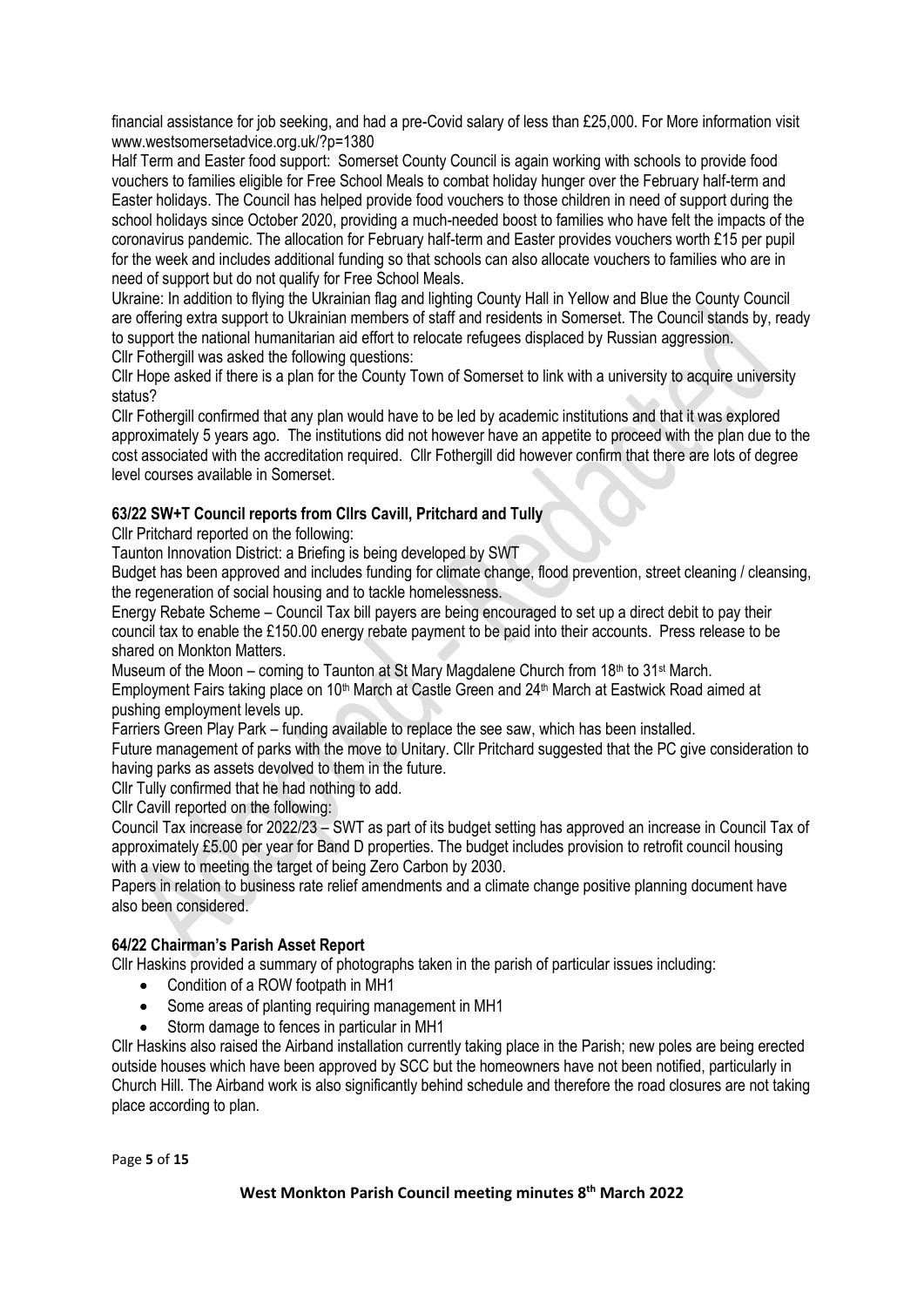Cllr Haskins reported that the storms in February caused a lot of damage across the parish with the loss of a number of trees including an Oak Tree in Greenway. The tree was the subject of a TPO and a replacement is being considering.

Cllr Pritchard suggested that a link is added to Monkton Matters to information about TPOs in the Parish.

### **Public Question Time**

Two representatives of West Monkton Cricket Club attended the meeting to provide an overview of the proposed improvements to security at the club including, fencing, additional CCTV and lighting. The proposed knee breaker (bird mouth) fencing was discussed and it was agreed that the Cricket Club would investigate hard wood timber uprights and provide quotes to the Assistant Clerk for consideration at the next PC meeting.

Jo Pearson, Somerset Wood Volunteer Coordinator, provided a summary of the representations that she made at the SWT Full Council meeting on 3rd March regarding the CGR. SWT Councillors appeared to be sympathetic of CFPC position and the indication at the meeting was that any representations that CFPC makes in relation to the CGR will be listened to.

Jo Pearson also reported that 500 hedge plants have been planted at the Country Park, the North Taunton Cubs are also keen to volunteer and help and that the Country Park could do with being mowed as soon as possible.

Cllr Tully raised the car parking next to the junction at Dyers Lane causing an obstruction to people going to Tanpits. The fence bordering Tanpits and Bridgwater Road is down due to the recent storms, the posts for the fence have minimum support..

Cllr Gage reported that the lights in the telephone box are not working. Assistant Clerk to follow up

contractors.

#### **65/22 Planning**

#### **a) To consider planning applications received**

48/22/0008/T Application to carry out management works to two Oak trees included in Taunton Deane Borough (Cheddon Fitzpaine No.2) Tree Preservation Order 1997 adjacent to 25 Aginhills Drive, Monkton Heathfield (TD708)

West Monkton Parish Council supports the recommendations from D Galley, and notes that an arboriculturist should be used for the work, the reduction to the crowns of the trees should be no more than 2-3 metres, and the work should be inspected for compliance when complete.

### **b) To note that Planning decisions made are available on SW+T Council website filed under the application number**

Noted.

Clerk confirmed that the planning application in respect of the signage at the gym proposed at Hankridge has been approved.

### **67/22 Community**

### **a) To discuss the Queen's Jubilee celebrations in the Parish**

Assistant Clerk (Community) provided an overview of the proposed Queen's Jubilee celebrations. The need to obtain appropriate insurance for the party in the park at the Country Park including adverse weather cover was discussed – enquiries to be made. It was proposed by Cllr Ellis, seconded by Cllr Tully and agreed with all in favour that arrangements for the celebrations proceed and that an application be made for grant funding to cover all or part of the costs of the celebrations.

Cllr Elliston reported that West Monkton Primary School are keen to get involved. The extent of the involvement by the school is being signed off by Governors this week.

Page **6** of **15**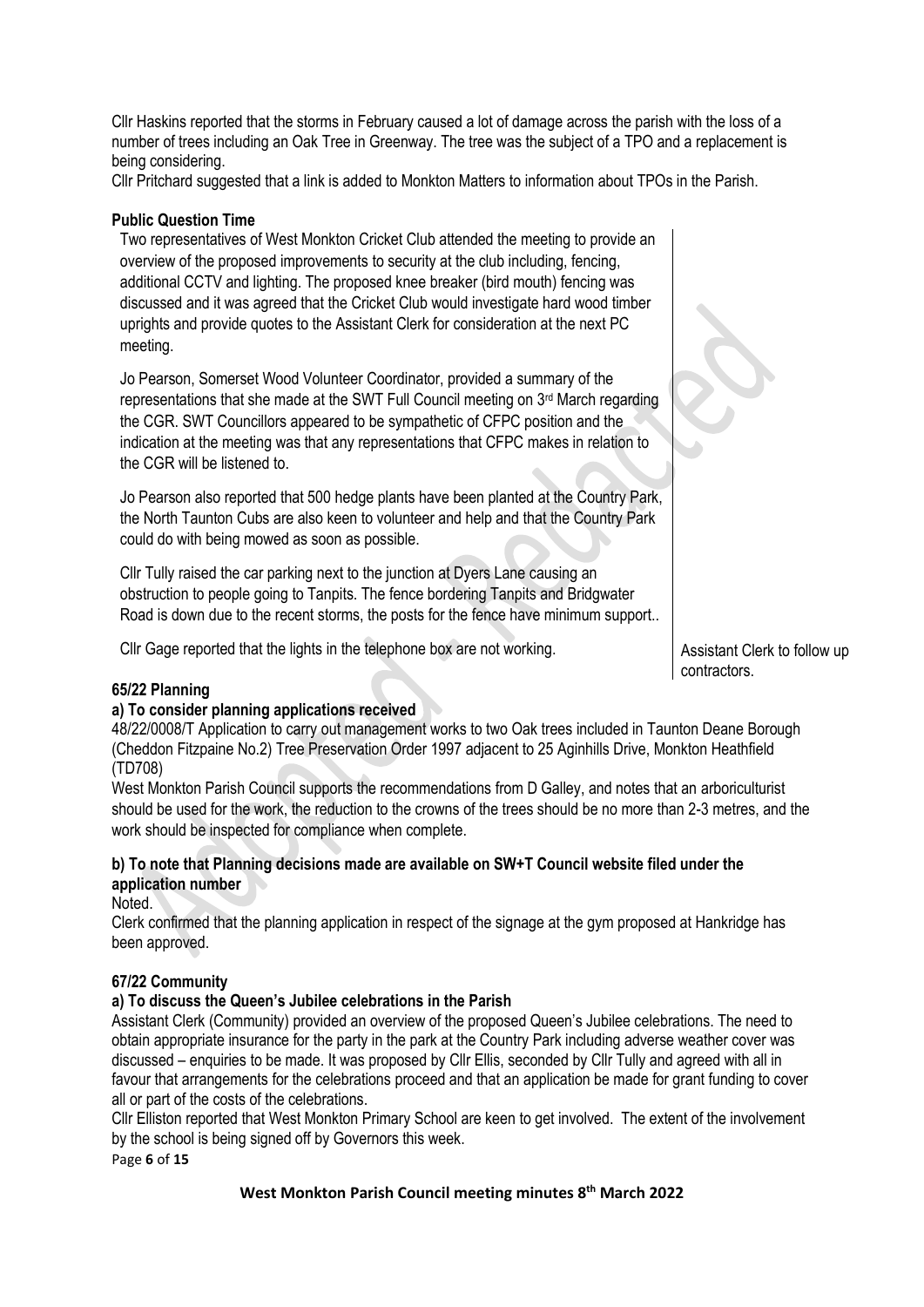# **b) Community Fridge: Update**

Clerk confirmed that a request had been made to Persimmon to use one of the vacant retail units to house a community fridge but the request was refused.

A discussion followed about appropriate locations for the community fridge and possible solutions pending a permanent location being found for the community fridge. It was agreed that the area between the lobby and school hall at the BACH could be an interim location for a fridge with limited access or access available at agreed times. The fridge could be filled with items of near date items from shops in the Parish. Assistant Clerk (Community) to add an article to Monkton Matters to gather feedback / volunteers.

#### **68/22 Reports, including recent developments, matters to consider and decisions to be made: a) Bathpool Flood Warden: Mr Kevin Perry**

Mr Perry reported that the only 43mm of rainfall was recorded in Bathpool, 32% of the Southwest long term average but the ground levels appear wet. There have been no significant changes in river levels. The met office forecast for the remainder of March is good.

FWAG have confirmed that the Ecology Report being prepared in respect of the proposed leaky dams on water voles and kingfishers has been concluded and drainage consent has now been obtained. The letter to the landowners can now be progressed. The leaky dams work must be completed by August 2022.

### **b) NP Delivery Group Chairman: Mr K Tutill / Assistant Clerk; Update.**

Mr Tutill provided an update in relation to the Neighbourhood Plan. Unfortunately the Examiner has had Covid which has delayed progress. It is hoped that a response from the Examiner should be received by the end of March which will confirm whether a referendum is required.

### **c) Councillors with roles of responsibility (not all Councillors will have a report to make) Footpaths**

Cllr Gage reported that he is corresponding with the landowner in respect of the three new gates proposed for Coombe Bottom.

Cllr Cavill confirmed that a meeting had taken place today with landowners in respect of the proposed Aginhills footbath diversion, Cllr Cavill will share the outcome of the meeting.

### **BACH Chairman**;

Cllr Gage confirmed that Cllr Haskins is developing drawings for the proposed extension. It isn't clear if planning permission for the proposal is needed. Clerk confirmed that if an application is required the cost would be small – between £150.00 and £200.00.

Cllr Gage confirmed that a BACH Committee Meeting is scheduled to take place on Monday 14<sup>th</sup> March.

### **Highways;**

Cllr Besley confirmed that as promised at the meeting with SCC Highways, new yellow signs have been installed encouraging road users not to use Monkton Heathfield road and the VMS sign wording has been amended. The landscape plan for the WRR has also been shared and the latest traffic volume and speed data. The data indicates a reduction in speed on Monkton Heathfield Road and a slight decrease in traffic volume.

### **Water Resilience;**

Cllrs Cavill and Hall confirmed that there was nothing to report.

### **Safe Routes to School**;

Cllr Tully reported on the following:

Hyde Lane – concern is being expressed about vehicle speeds along Hyde Lane which used by Children as a safe route to school.

Dyers Lane car parking near the junction, already mentioned in PQT.

Page **7** of **15**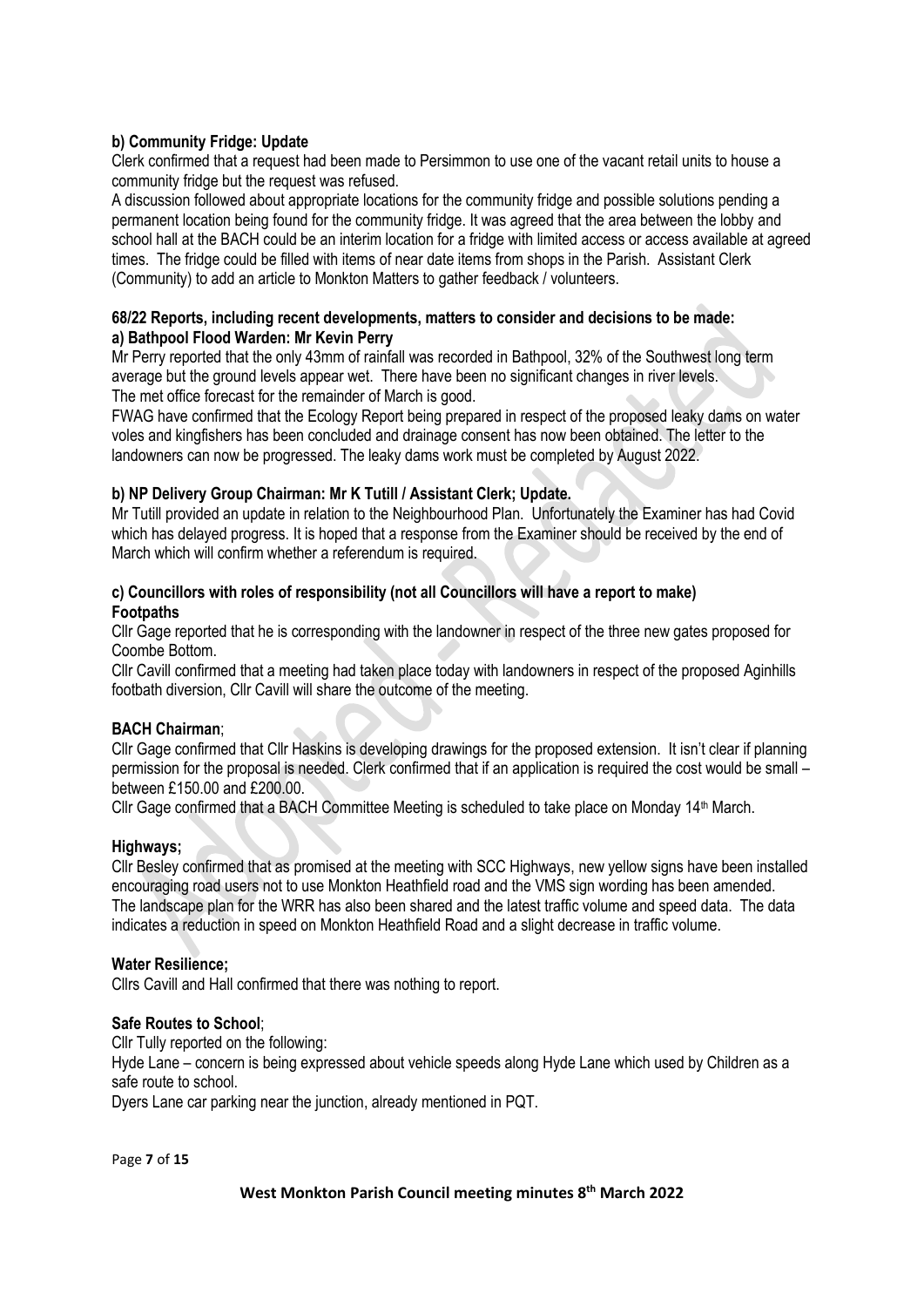Foot / cycle path entrance to Maidenbrook Country Park at Maidenbook Lane end – an indication has been received that SCC Highways are not happy with the current barriers etc. Cllr Tully to forward the correspondence that he has received to Cllr Hall and Cavill to follow up.

### **Public Open Spaces/ Children's Play Areas and Recreation;**

Cllr Hope confirmed that he had nothing further to report to that being discussed in the confidential session later in the meeting.

### **Transportation**;

Cllr Elliston confirmed that the email to neighbouring parishes about a possible community transport scheme has been circulated and responses are awaited.

# **d) Communications Report - Clerk.**

Parish Council Website:

• Regular updates to Highways (including road closures), Planning, Finance and Parish Council pages carried out.

Parish Council Facebook Page:

- Page likes / followers now at 732.
- Posts added sharing the news items added to the website.

Monkton Matters

- 20 new articles added in December.
- Articles on Monkton Matters being shared on Monkton Matters Facebook page to pull users to the website.
- Business directory now live and has details of 11 businesses so far.

#### **e) GDPR**

Nothing to report.

### **f) WMPC Chairman; Cllr Haskins**

Cllr Haskins requested Councillors, who haven't already, submit their contribution for inclusion in the Annual Report by Thursday.

Clerk shared and summarised the proposed agenda for the Annual Parish Meeting on  $29<sup>th</sup>$  March. The agenda for the meeting was agreed.

# **Representatives on outside bodies/Response to Consultations:**

### **g) West Monkton Village Hall Management Committee**

Cllr Tully confirmed that a meeting of the Village Hall Management Committee took place last week. During the meeting it was agreed that a structural engineer would be commissioned to review the proposed roof insulation. In the meantime a grant application for the proposed lighting has been submitted to the PC.

### **h) The Spital Trust**

Cllr Ellis confirmed that she had nothing to report. The next meeting of the Spital Trust is scheduled to take place later in March. Assistant Clerk confirmed that she had been in contact with The Spital Trust Clerk about the future removal of the bus shelter and possible replacement with a planter. The Spital Trust Clerk will provide feedback on the proposed planter and the rental fee.

#### **i) Any events at which WMPC was represented**

No other events have been represented by WMPC

#### **j) Consultations responses to be developed / approved for submission**

Page **8** of **15**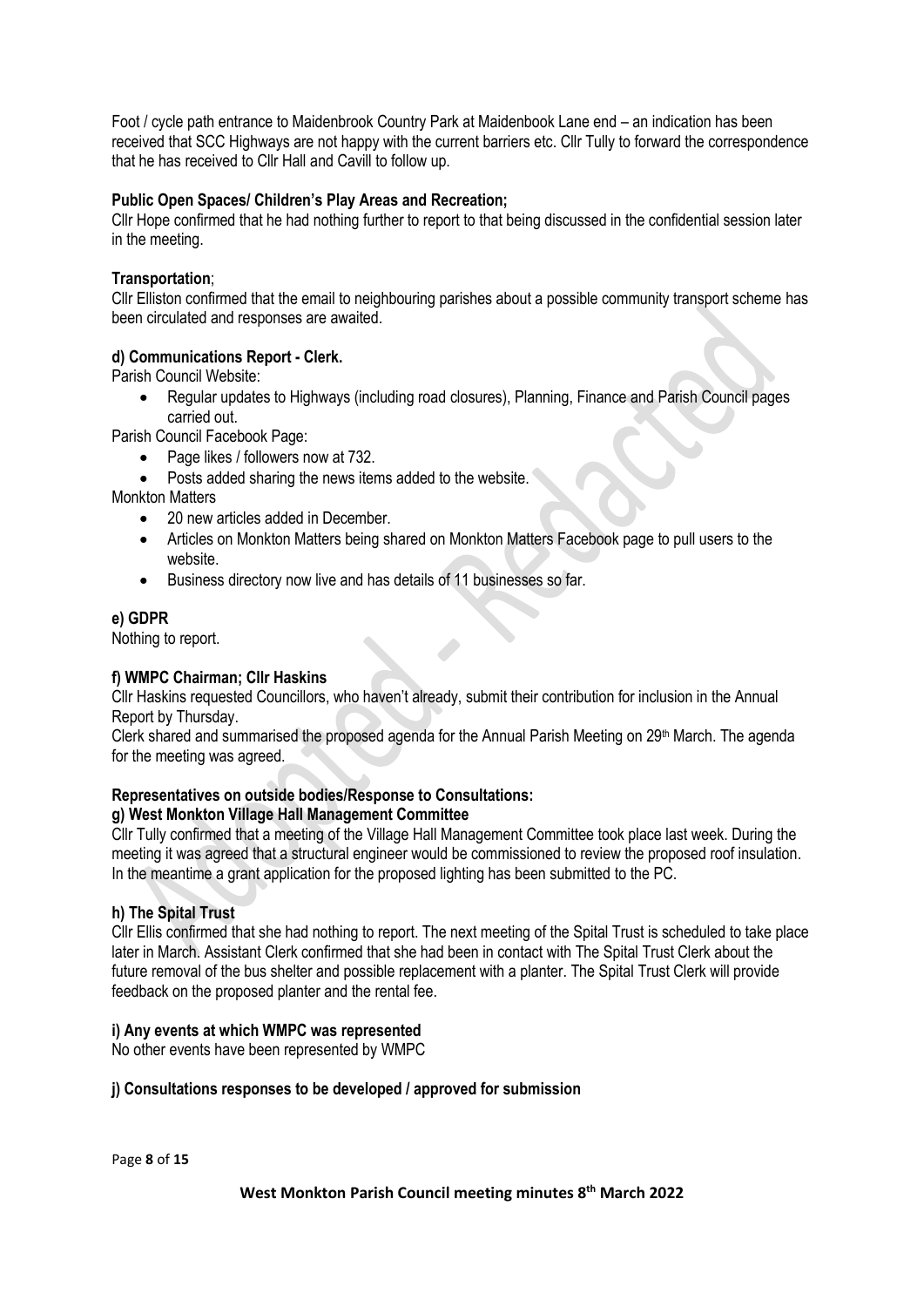Parliamentary Boundaries Consultation (Deadline for comments 4th April 2022)

[https://www.bcereviews.org.uk/?utm\\_source=bcereviews&utm\\_medium=newspiecelaunch&utm\\_campaign=seco](https://www.bcereviews.org.uk/?utm_source=bcereviews&utm_medium=newspiecelaunch&utm_campaign=secondaryconsultation) [ndaryconsultation](https://www.bcereviews.org.uk/?utm_source=bcereviews&utm_medium=newspiecelaunch&utm_campaign=secondaryconsultation)

It was agreed that Councillors would review the consultation and that it would be discussed again at the next meeting to agree a response.

#### **69/22 Finance**

#### **a) BACH Finance to 28th February 2022.**

Clerk summarised the BACH Finance report circulated in advance of the meeting which confirmed the income and expenditure in relation to the BACH up to the 28<sup>th</sup> February 2022.

### **b) Quotes**

#### **Arrangements for Queens Platinum Jubilee**

Emerging programme for the long weekend, Assistant Clerk (Community) has details of emerging programme with itemised costs.

Total for the Celebration so far is estimated at £6500.00.

Possibly additional grants for street parties (£200 has been awarded to The Street for the Sunday Lunch), suggest £200.00 per time with report back by photos and itemised account to demonstrate use of grant? Extra cost for metal pole, anchor plate and wooden cladding (quote pending) for the Beacon (quoted at £1100.00). This will be a permanent structure for future national beacon lighting events.

Kate is looking into making an application to the National Lottery to cover all or part of the costs, but in the event of no grant, costs can be met from the 'Sports and General' budget line.

For the events in the Country Park – Friday bugler/Beacon, Saturday Military Wives Choir and picnic – costs will be shared with CF PC, which may bring the overall costs down.

Agreement to proceed to organise varied events mostly at Country Park plus street parties and other events within the Parish, within an overall budget of £7500.00. Proposed by Cllr Hall, seconded by Cllr Gage and all agreed by show of hands.

#### **Permanent feature of commemoration**

Details for planting of a Platinum Walk to run from Bawler Road to School Road. Suggestion to plant each side of the walk with 40 flowering cherry trees at 8-10 size (roughly a thin broom handle) as part of the replanting exercise in MH1 commencing second week in March. Persimmon has agreed to the planting proposal. Total 80 trees: quote for supply of trees £6560.00 ex vat, plus stakes and ties – need to add in delivery, costs associated with planting(labour, fertilizer, top soil, mulch), manufacture of strong and long-lasting sign plus posts x2 (each end) 'Queens Platinum Jubilee – Platinum Walk – planted by West Monkton Parish Council 2022'.

Agreement to proceed to organise planting and signage of Platinum Walk with an overall budget of £10,270.00 Proposed by Cllr Besley, seconded by Cllr Tully and all agreed by show of hands.

### **CIL projects**

Waiting for:

- DLO to quote for replacement pieces in St Quintins and Meadway play areas, plus general painting
- Refurb upstairs bar area at T-M
- Retro fit Village Hall, replace lighting with LEDs. Quotes and comments sent in by C Bentley

| T&C Electrical | £ 6,286.52 + VAT |
|----------------|------------------|
| Alan Manchip   | £ 7,286.47 + VAT |

As you can see, the lower quotation is from T&C Electrical, and I am happy to recommend them on the basis of the excellent service we have received from them in the past, and the quality of the LED units they installed in the Main Hall nearly six years ago, which have proved faultless.

Page **9** of **15**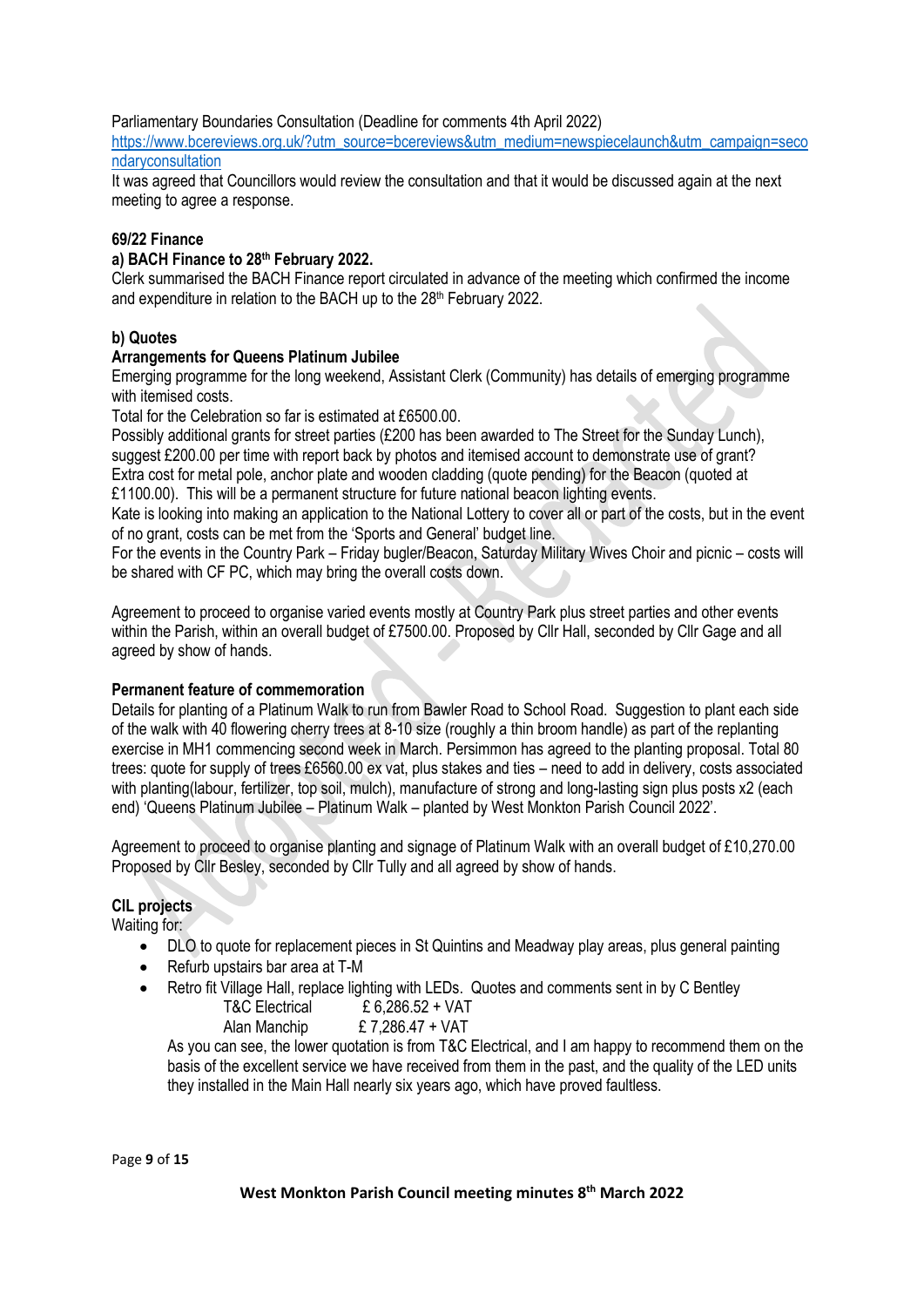Installing the LED lights will enable the Village Hall to reduce its carbon footprint, thus contributing to the fight against climate change. At the same time they will also help to cushion us against the impact of the recent large increase in the cost of electricity.

May I therefore ask the Parish Council to consider making a grant of £6,286,52 + VAT (£7,542,82 Incl. VAT) to West Monkton Village Hall, to enable us to proceed with the installation of the new lights. Agreement to proceed to organise support to Village Hall from CIL funds with an overall budget of £7542.82. Proposed by Cllr Gage, seconded by Cllr Cavill and all agreed by show of hands. Cllr Tully abstained.

### **Salaries and Hours**

Assistant Clerk (Community)

In view of evidence of a growing portfolio of projects in the Parish engaging and developing Community, in accordance with published Vision and Objectives of Parish, it is proposed to increase Assistant Clerk (Community) hours from 30 per month to 60 per month with effect from 1 April 2022

Proposal to increase Assistant Clerk Community hours to 60 per month from 1 April 2022 Proposed by Cllr Hall, seconded by Cllr Tully and all agreed by show of hands.

#### **Ongoing National Salary negotiations**

Clerks / Officers Pay:

The 2021/22 pay award for 2021 has now been agreed. The pay award will be backdated until 1st April 2021. The pay increase was ratified. Proposed by Cllr Besley, seconded by Cllr Haskins and agreed with all in favour. Cllr Cavill abstained.

#### **To approve printing cost of Community Survey for trial in two roads.**

| AB Print Group 2500 copies, 140 gsm                                               | £528.00 ex vat  |  |  |  |  |  |
|-----------------------------------------------------------------------------------|-----------------|--|--|--|--|--|
| PalmPrint 2500 copies, 140 gsm                                                    | £860.00 ex vat  |  |  |  |  |  |
| Same - silk finish 135 gsm                                                        | £118.00 ?extra? |  |  |  |  |  |
| PalmPrint also quoted for smaller volumes 500 copies £368.00                      |                 |  |  |  |  |  |
| Delivery to one address included in AB Print Group, extra £12 in Palm Print quote |                 |  |  |  |  |  |

Proposal to commission printing of Community Survey by Palm Print for 250 copies for delivery in person to individual houses in two roads selected for trial survey.

Proposed by Cllr Cavill, seconded by Cllr Hall and all agreed by show of hands.

### **Quote for grass cutting and dog bin emptying from SWT Open Spaces**

| <b>DESCRIPTION</b>                                       |                  | VAT           | <b>AMOUNT</b> |
|----------------------------------------------------------|------------------|---------------|---------------|
| Dog bins x7 @ £6.66 emptied once a week.                 |                  | vat at 20%    | £2424.24      |
| Grass Cutting for the following @ £389.10 per cut;       |                  |               |               |
| Yallands Hill to Monkton Elm x9 cuts                     |                  |               |               |
| Cherry Grove Croslands x9 cuts                           |                  |               |               |
| Greenway/Meadway and sidbrook cross roads x9 cuts        |                  | vat at 20%    | £10505.70     |
| Cut visibility splay at Dosters Lane, April x1 @ £311.28 |                  | vat at 20%    | £311.28       |
| Cut A3259 grass at bollards, including entrance          |                  |               |               |
| to footpath to Yallands hill, April x1 @ £155.64         |                  | vat at 20%    | £155.64       |
| Cut and collect daffodil waste x1 occasion $@$ £194.55   |                  | vat at $20\%$ | £194.55       |
|                                                          | Subtotal         | £             | 13591.41      |
|                                                          | Taxable          | £             | 13591.41      |
|                                                          | VAT @20%         | £             | 2718.28       |
|                                                          | Other            | £             | 0.00          |
|                                                          | <b>TOTAL Due</b> | £             | 16309.69      |
|                                                          |                  |               |               |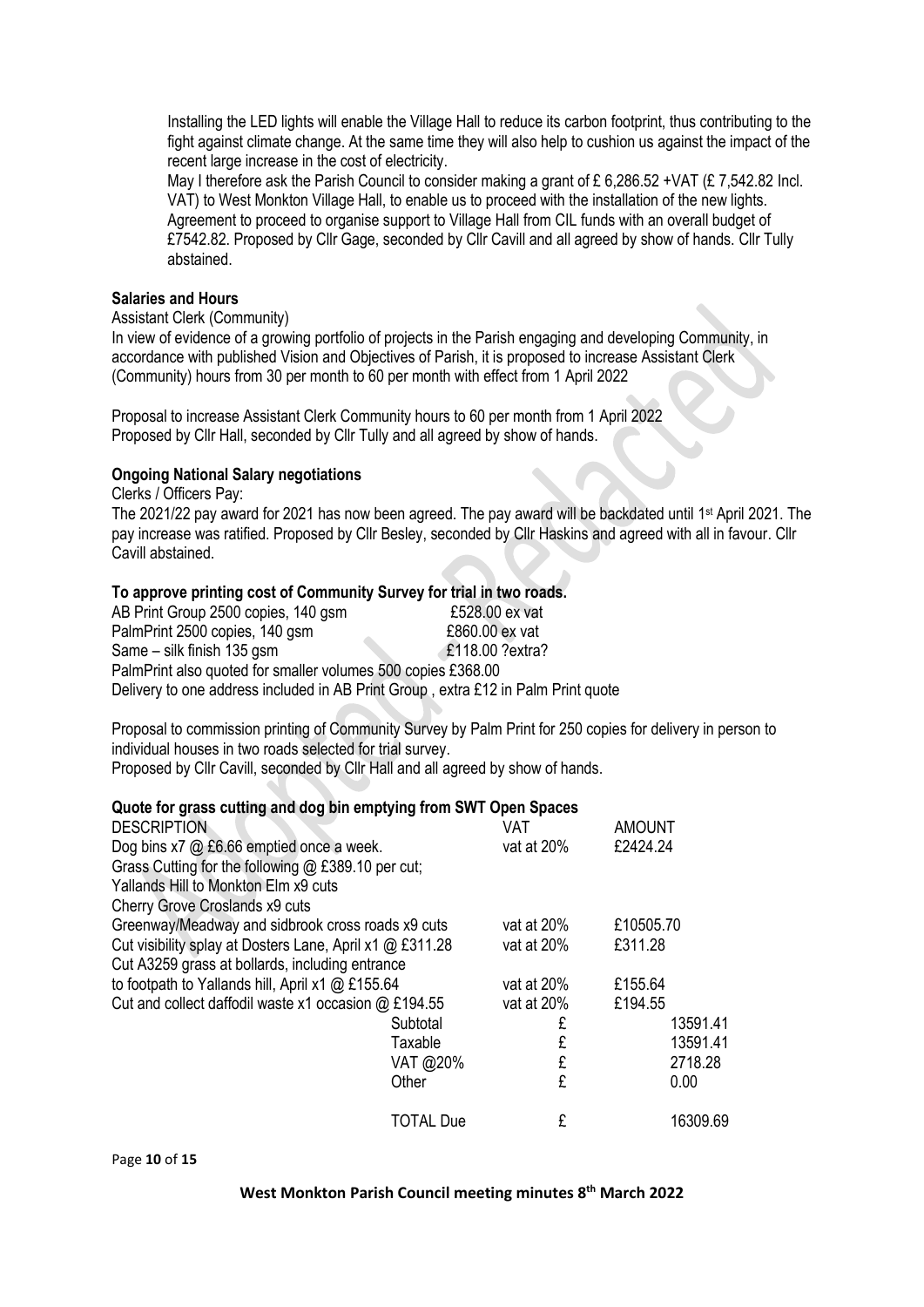Budget for next year's grass cutting and dog bin emptying is £11000.00 Proposal: Amend the quote from SWT as follows:

Revert to reliance on the SCC grass cutting schedule which would remove:

- All cutting of Monkton Heathfield Road (former A3259) on the premise that SCC Highways will cut this and the Bridgwater Road (former A38) as part of their Highways maintenance programme for A and B roads. The SCC grass cutting schedule cuts A and B roads once in May/June and once in August; saving 3501.90. Remove the quote for removal of daffodil leaves because the grass cutting would be an SCC cut and not an SWT cut; unlikely to be able to coordinate, saving 194.55.
- All cutting of Greenway/Meadway and Sidbrook crossroads on the premise that SCC Highways will cut C roads once between June and July, saving 3501.90
- Overhanging hedges, loss of visibility which may result from less frequent cutting could be reported in the usual way.
- The suggested removal would reduce the guote by £7198.35 which would bring the cost for the years schedule to £6402.06: which would then allow leeway to obtain a quote for the grass cutting in front of the school/BACH.
- Retain the cutting of the crossroads at Cherry Grove because it is a visual amenity much used by the Parish and regular cutting keeps the area tidy for public use.
- The proposed revised contract would look as follows:
- At start of season (April) x one cut:
	- o visibility splay at Dosters Lane £311.28

 $\circ$  hedge of Country Park alongside defunct section of northerly side of A3259 at Yallands Hill and on 'live road' to include footpath entrance **E155.64** 

# Between start of April to end October

9 cuts in total. Cease cutting in November AND DO NOT CUT AGAIN UNTIL start of APRIL BUT If weather conditions are particularly mild and dry there could be an extra cut in February, but this would need to be consulted at the time. Cherry Grove Crossroads (New Cross) layby and seating area, plus keep hedge cut to allow the view to be appreciated **£3501.90** 

Grass areas to front of BACH/West Monkton Primary School inside and outside of railings

| <u>UNUO UNUO IDI IUNI UNI INTUOLINUMENTIINI EURONO UNUO UNUO UNUO UNI IUNI I</u> | no quote yet but say | £3501.90 |
|----------------------------------------------------------------------------------|----------------------|----------|
|                                                                                  | Total grass cutting  | £7470.72 |
| Empty 7 dog bins once per week: @6.66 per bin                                    |                      | £2424.24 |
| TOTAL                                                                            |                      | £9894.96 |

leaving £1105.04 for any extra cuts or other work required.

Proposal to return the quote amended as shown above, to include the quote for grass cutting inside and outside the school.

Proposed by Cllr Gage, seconded by Cllr Elliston and all agreed by show of hands.

### **Training: Approval for Kate to attend an SLCC course ref the QPJ events which aims to cover:**

- 7 steps to creating and designing successful and memorable events
- Free resources to connect your community for The Big Jubilee Lunch
- Facebook groups and how to use them to build a positive community
- The story of the first C2 community-led, place-based partnership and how it united the council and community
- How a community came together to help the desperate needs of residents during the pandemic
- Microsoft 365 council apps and how they can be used to tackle common service problems

Cost is £45.00 +vat on 6th April 2022 (virtual)

Proposed by Cllr Besley, seconded by Cllr Ellis and all agreed by show of hands

Page **11** of **15**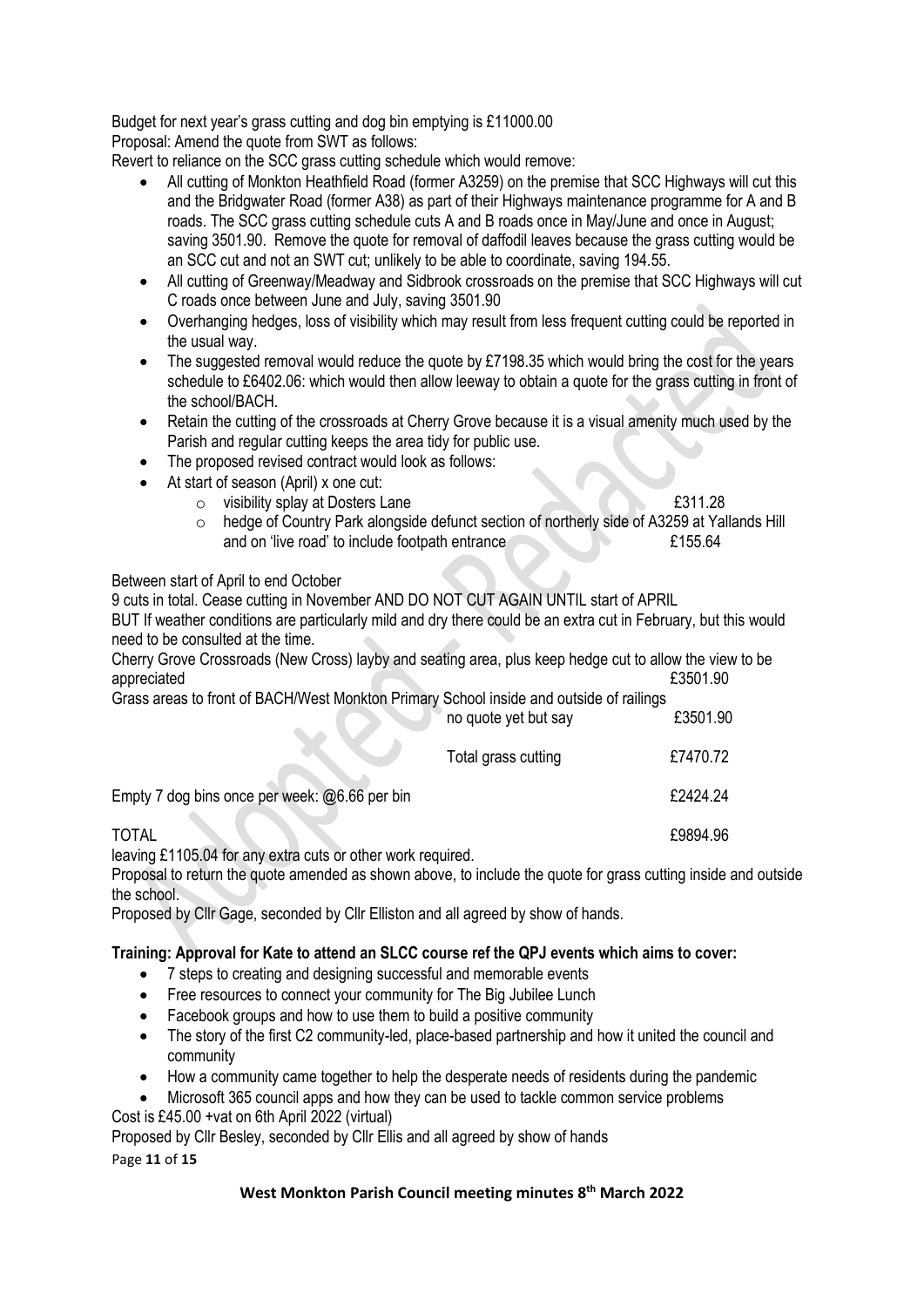#### **Stakes for free trees:**

The cost of the stakes and ties for the trees from Wee Trees is £435.00 (ex vat). The cost was agreed. Those collecting trees would be requested to make a contribution to cover the cost – approximately £6.00 each. Monkton Matters post to be added.

#### **Quote from Biocentric Nurseries for The Triangle, plus a planting plan**

It was proposed by Cllr Tully, seconded by Cllr Cavill and all agreed by show of hands that the planting plan incorporating wildflower plugs excluding red currant trees and ox-eye daisy be approved.

#### **To note the next meeting of the Audit Working Party on Friday 22 April 2022 at 9.00 am by zoom.**

#### **c) Receipts and payments**

Information relating to named, or otherwise identifiable, individuals is confidential and has been redacted in documents placed in the public domain. Receipts

| Interest Lloyds<br>Nationwide<br><b>PSDF</b><br>Unity Bank                                                                                                                        | £ 0.31, Feb 9th statement<br>£2.91 Feb 28 <sup>th</sup> statement<br>£10.58 Feb 28th statement<br>£(annual) current balance £84005.18 |
|-----------------------------------------------------------------------------------------------------------------------------------------------------------------------------------|---------------------------------------------------------------------------------------------------------------------------------------|
| VAT reclaim third quarter                                                                                                                                                         | £2491.98                                                                                                                              |
| P Hewson allotment rent<br>J Jones allotment rent<br>Cheque allotment rent<br>H Scott allotment rent<br>CF PC halfshare ref CP forest school hedge<br>CF PC half share ref CP PEA | £30.00 and then refunded<br>£30.00<br>£30.00<br>£30.00<br>£330.20<br>£579.65                                                          |
| Aspen maintenance refund                                                                                                                                                          | £90.00                                                                                                                                |

#### **Payments**

| payee                                         | <b>Payment ex</b><br>vat | Vat    | <b>Total</b> | How<br>paid | <b>Budget line</b>   |
|-----------------------------------------------|--------------------------|--------|--------------|-------------|----------------------|
|                                               |                          |        |              |             |                      |
| Staff costs                                   |                          |        |              | bacs        |                      |
|                                               |                          |        |              |             |                      |
| S Rolls Lengthsmans Services in Feb           |                          |        |              | bacs        | Lengthsmans services |
| S Rolls Lengthsman services CIL               | 75.00                    | No vat | 75.00        | bacs        | <b>CIL</b>           |
| footpath gates                                |                          |        |              |             |                      |
| <b>B Turner Environment initiatives/comms</b> | 150.00                   | No vat | 150.00       | bacs        | environment          |
| Mar invoice                                   |                          |        |              |             |                      |
| WMPC 14                                       |                          |        |              |             |                      |
| B Turner expenses bird competition            | 70.00                    | No vat | 70.00        | bacs        | environment          |
| Monkton Elm plant pots for Sunflower          | 300.00                   | 60.00  | 360.00       | bacs        | environment          |
| seeds competition                             |                          |        |              |             |                      |
| Burnham Portaloo at CP Feb                    | 80.00                    | 16.00  | 96.00        | bacs        | CP vol               |
| <b>Heathfield Window Cleaning Services</b>    | 170.00                   | No vat | 170.00       | bacs        | env                  |
| quarterly clean bus shelters and signs        |                          |        |              |             |                      |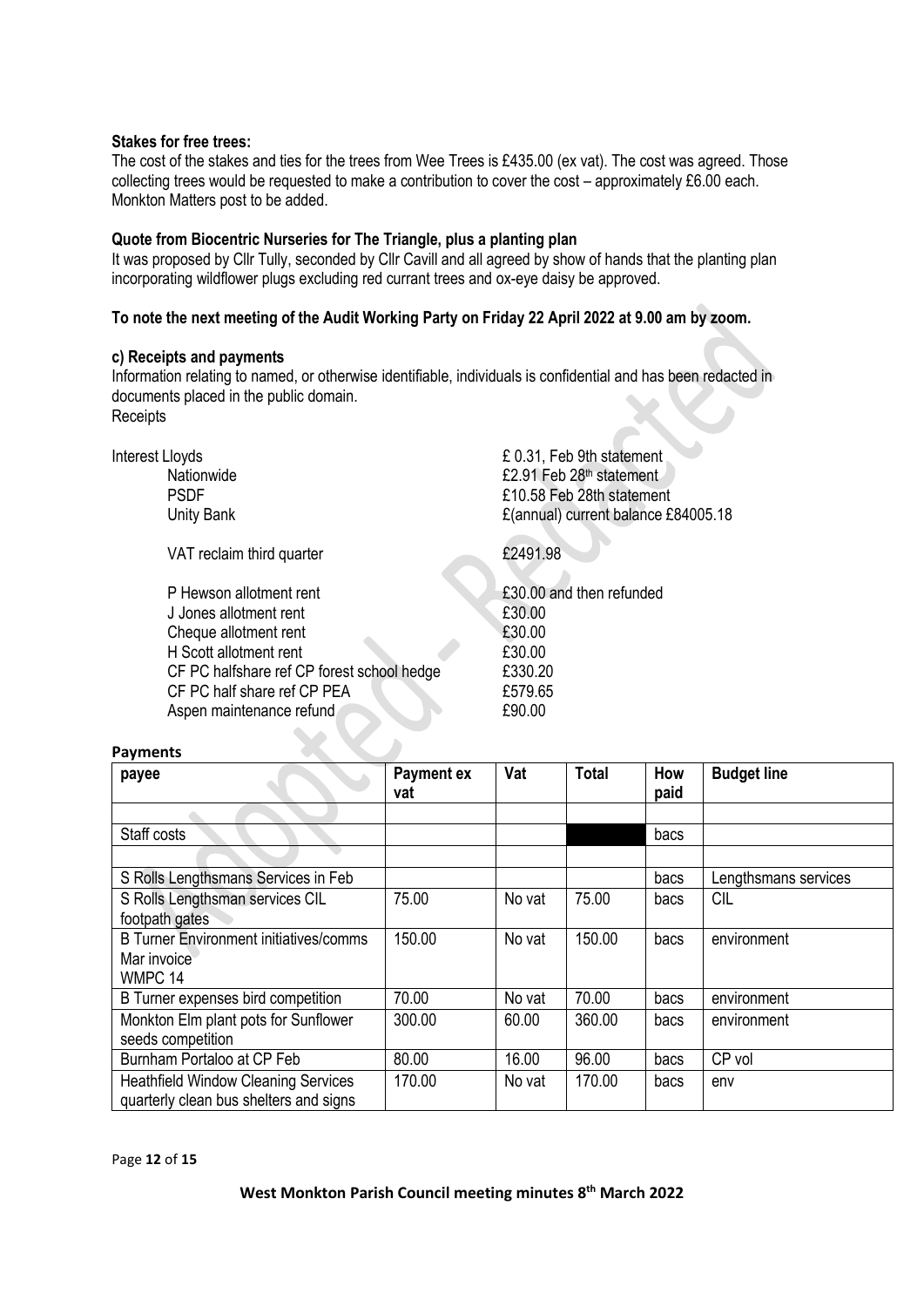| SLCC KW enrolment on CILCA course<br>(first part)                         | 410.00        | No vat | 410.00  | bacs                | training                         |
|---------------------------------------------------------------------------|---------------|--------|---------|---------------------|----------------------------------|
| SALC election training AS, KW, PC                                         | 60.00         | No vat | 60.00   | bacs                | training                         |
| Jubilee training KW                                                       | 90.00         | 18.00  | 108.00  | bacs                | training                         |
| Re-validated PEA at CP for SWT invoice<br>to follow                       | 1159.30       | 231.86 | 1391.16 | bacs                | CP/CIL?share wCFPC?              |
| E G White supply 4inch land drain pipe<br>for Forest School at CP         | 56.00         | 11.20  | 67.20   | bacs                | CIL share with CF PC<br>(E28.00) |
| 50% share towards cost of Lifebuoy at<br>Wildlife pond at CP              | 106.49        | No vat | 106.49  | bacs                | CIL (half share with CF PC)      |
| <b>West Country Land Surveys</b><br>Sports Field (ERR)                    | 695.00        | 139.00 | 834.00  | bacs                | CIL                              |
| G Hope expenses ref tree planting labels                                  | 101.47        | 19.19  | 120.66  | bacs                | environment                      |
| <b>SCC Library support</b>                                                | 3000.00       | No vat | 3000.00 | bacs                | env                              |
| Stakes ties etc for grade out trees                                       | 435.20        | 87.04  | 522.24  | bacs                | Sports and general               |
|                                                                           |               |        |         |                     |                                  |
| Revised invoice for Wee Trees Forest                                      | 650.40        | 122.48 | 772.88  | <b>PAID</b>         | CIL share w CFPC                 |
| School hedging (originally approved in<br>Jan) Invoice 2024               |               |        |         | bacs                | (330.20)                         |
| A Hooper digger work at CP                                                | 245.00        | No vat | 245.00  | PAID<br>bacs        | CIL Share w CF PC?               |
| Viking back order shipment (ink for KW<br>printer)                        | 14.63         | 2.93   | 17.56   | <b>PAID</b><br>bacs | <b>SA</b>                        |
| Fire Fighters Charity donation (ref<br>Wildlife pond)                     | 500.00        | No vat | 500.00  | PAID<br>bacs        | CP vol                           |
|                                                                           |               |        |         |                     |                                  |
| Cost of outrun on Forest School                                           | £672.00 To be |        |         | bacs                | <b>CIL</b>                       |
| construction (materials incr)                                             | confirmed     |        |         |                     |                                  |
| QSS IT GDPR monthly maintenance x3<br>laptops Feb not yet rec'd for March | 25.50         | 5.10   | 30.60   | bacs                | $\mathsf{I}\mathsf{T}$           |
| Wood to repair FG noticeboard                                             | 140.00        | 28.00  | 168.00  | bacs                | noticeboards                     |
| Palm Print community survey                                               | 222.00        | 44.40  | 266.40  | bacs                | Youth and comm                   |

*Any other invoices received before 8thMarch 2022. Payments by bacs wherever possible.*

Resolution: to make payments described above:

Proposed by Cllr Ellis, seconded by Cllr Besley and all agreed by show of hands.

### **Payments made since last meeting of WMPC.**

**1. To note: Payments made using debit card**

CIL: Nil

#### 2. **To note: Payments by bacs/transfer:**

funds to Tacchi-Morris for LED Lighting project £11000.00

#### **3. To note: Payment by direct debit**

Invoice 7308 28 Feb 2022Monthly payment of £12.00 + vat £2.40 = £14.40 to Tailored Auto Enrolment, (now RollPay) for the servicing plan.

Tailored auto enrolment pension deductions: £79.45

Invoice SWS 109701 Monthly invoice £59.80 + vat £11.96 = £71.76 to Somerset Web Services (13 mailboxes) Invoice SWS 109651 Monthly invoice for web life hosting (MM) £23.00 +vat4.60 = £27.60

Microsoft office £9.48. Unaccepted subscription on defunct laptop. 26/01/22 Has now been blocked by Lloyds Bank and if any further payments are taken, Lloyds will refund.

Invoice

McAfee annual subscription 89.99 no vat

Page **13** of **15**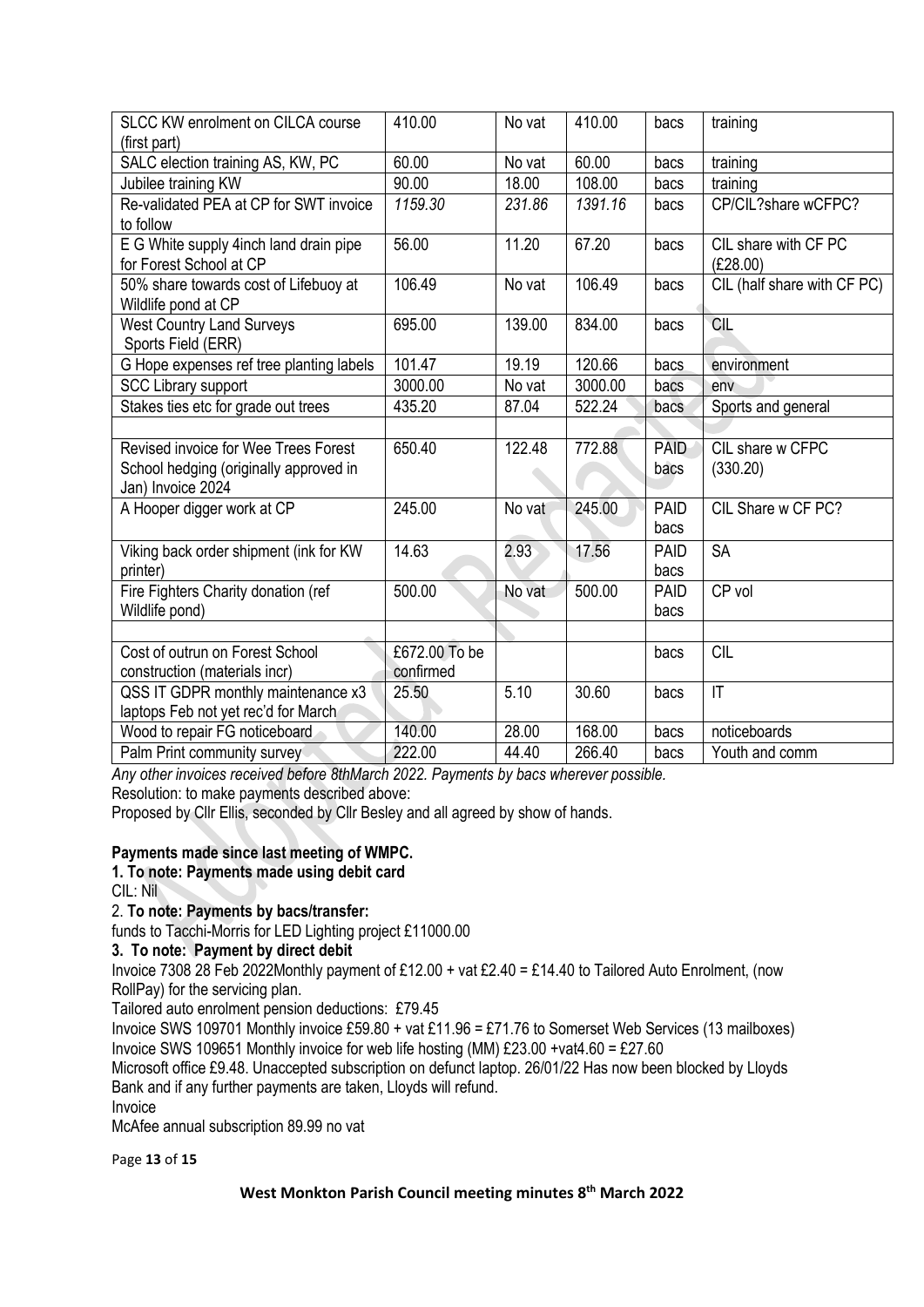#### **4. Cheque** Nil **5. Transfer between accounts** £15000.00 from Deposit account to Treasurer's account

#### WMPC Bank reconciliation

Bank reconciliation and budget check: please check on green financial sheet. Ask any questions by email. Bank reconciliation for 1st March is complete and balanced £288013.97. Please note that for year end purposes any further income and receipts in the remainder of March will appear on the final column of the 21/22 finance sheet.

General notes on spreadsheet

Each column heading is dated first of the month.

Each monthly receipt column is a snapshot of what has been received in the month prior to 1st of the month. Each monthly expenditure column itemizes payment that will be made (i.e., paying the last month's bills) after 1st of the month. These are the monthly list of payments for approval.

Bank statements for 1st of the month provide the figures shown on the financial sheet (bottom left - hand corner).

Specific notes for WMPCMarch financial sheet

WMPC Receipts

Shows receipts between 1 Nov and 30 Nov includes interest from bank accounts.

WMPC Expenditure details ref green financial sheet which shows only totals – details below Sundry admin: back order viking ink 17.56

CP vol: Feb: Burnham portaloo 100.80, AHall exp 33.93, Firefighters 500.00. Total £634.73 March column Burnham Portaloo 96.00. Total £96.00.

CIL: In Feb column Trees for Forest School 772.88 (half share w CFPC) Footpaths refurb project 206.25, A Hooper digger 245.00 Total £1224.14

In March column: Sports field survey 834.00, CP lifebuoy (half share w CF PC) 106.49, E White land drainage pipe (half share w CF PC) 67.50. Total £1007.69

Comms:

Feb column SWS Annual subscriptions to webs site etc £696.00, G suite 77.76, MMhosting 27.60, Total £795.36 March: SWS on direct debit gsuite (vat breakdown above) 71.76, SWS MM hosting on direct debit (vat breakdown above) 27.60. Total = 99.36

Env: In Feb column Business all about you 150.00, Business all about you exp 45.79, share of litter bins 1157.76 (Litter bin purchase 500.00), Create Streets report £1200.00; Total 2553.55

In March column Business all about you 150.00, B Turner expenses (bird boxes) 70.00, M Elms plant pots for sunflowers 360.00, Window cleaning 170.00, G Hope exp for tree labels 120.66. Total £870.66 Training: CILCA first instalment KW 410.00, Election refresher course AS, PC, KW 60.00, Jubilee events KW 54.00. Total £524.00.

It was proposed by Cllr Besley, seconded by Cllr Hall and agreed with all in favour to pay the additional costs to complete the Forest School structure of £672.00, costs to be shared with CFPC.

#### **70/22 Other matters for report only – items for discussion - no decision a) Items for next meeting agenda – by Monday 14 th March 2022 or Monday 4 th April 2022 Noted**

# **71/22 Country Park – update and to consider the recommendations of the Country Park Working Group**

The notes and recommendations of the Country Park Working Group were noted and agreed:

1. Forest School

SWT have agreed that works to complete the tepee can go ahead pending approval by the Crown Estate at the Parish Councils own risk. A date for the works to be completed is being agreed with the contractor, the

Page **14** of **15**